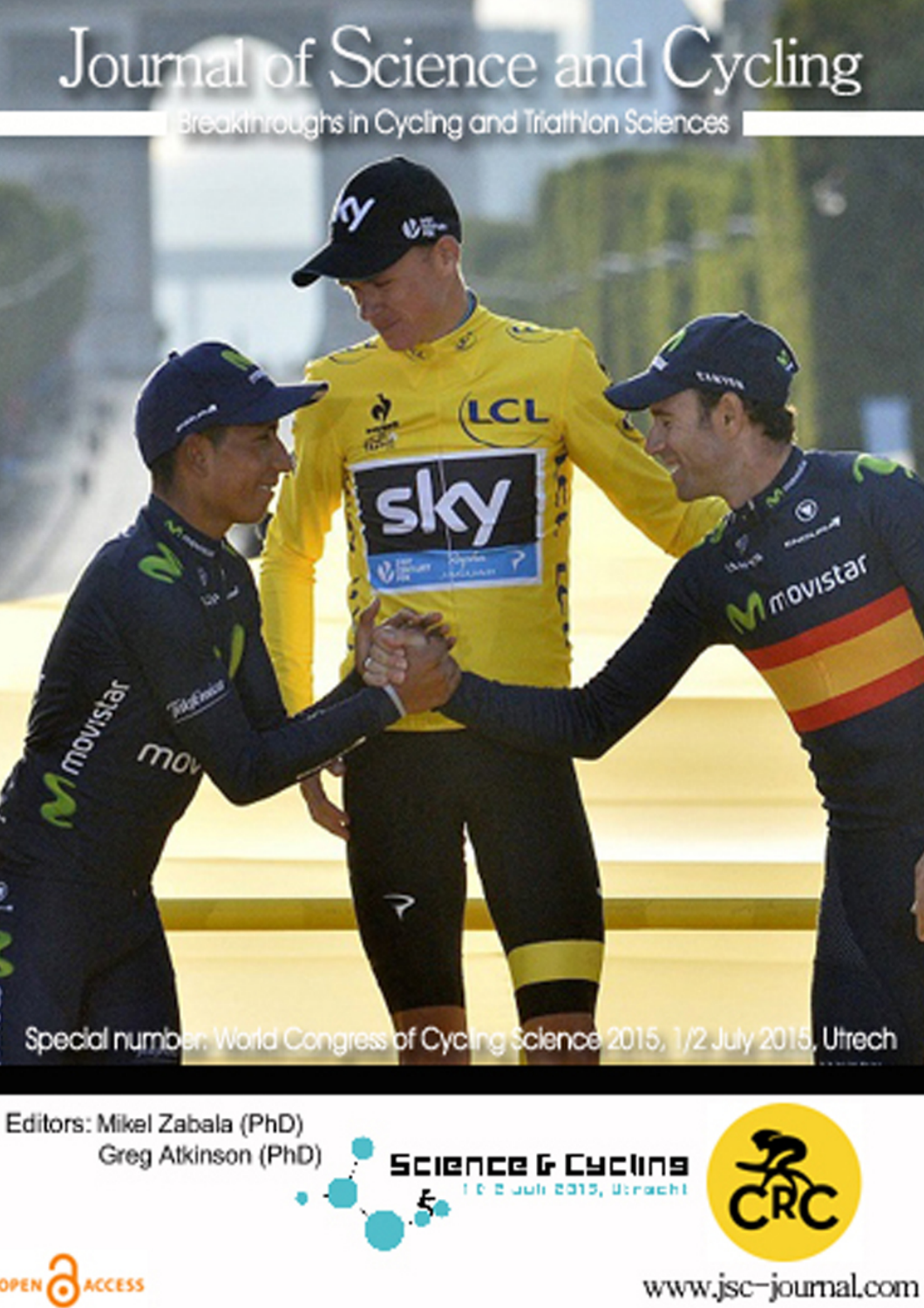### BOOK OF ABSTRACTS **Open Access**

## Estimation of Handgrip Position Based on Force Measurement During Steady Pedaling

**Yusuke Tamura<sup>1</sup>** \***, Kojiro Matsushita, and Hisashi Osumi** 

### **Abstract**

There have been many studies on pedaling skills (Bini et al., 2013) to improve cycling efficiency. Riding position of upper body as well as leg motion is very important for cycling because it has a substantial impact on air resistance and physical fatigue (Burke & Pruitt, 2003). Although camera-based motion capture systems are the most popular solution to measure riders' position during cycling, they limit the range of motion and cannot be applied to actual outdoor cycling.

In this study, we aim for developing a bike--mountable position estimation system. For this purpose, as a first step, we propose a method for estimation of handgrip position based on the force measurement during steady pedaling. Wattbike Trainer (Wattbike Ltd.) was used for our prototype system. A 6---axis force/torque Sensor (BFS067XS102EU6S, Leptrino) was installed at an ahead-**‐**stem to measure the forces and torques loaded on the handlebar. According to the preliminary experiments, three parameters– $F!$ ,  $F!$ ,  $-$ were chosen for the estimation. The proposed system classifies the observed data into three classes corresponding to the positions of handgrip, such as drops, hoods, and tops (Fig. 1) based on the SVM (Support Vector Machine) (Cortes & Vapnik, 1995), which is one of the most powerful machine learning techniques

Experiments were conducted to verify the effectiveness of the proposed method. Four amateur male cyclists (mean 45.5 years old) participated in the experiments. The experiments consist of two phases, such as a learning phase and a test phase. To construct an SVM classifier, 60 seconds learning data for each handgrip position was collected at 100Hz for each participant in the learning phase. In the test phase, participants changed their handgrip positions every 30 seconds and steadily pedaled 6 minutes in total. Based on the individually learned SVM classifier, the system estimated the handgrip position at each sampling time. In both phases, the pedaling load and cadence were set according to each participant's preference. Table 1 shows a confusion matrix of the experimental results. The proposed method achieves both high precision and recall. According to the experimental results, the proposed method can estimate the handgrip position with high reliability during steady pedaling.

For future works, we will apply our system and estimation method to normal road bikes and develop a method to estimate positions of cyclists' upper body.